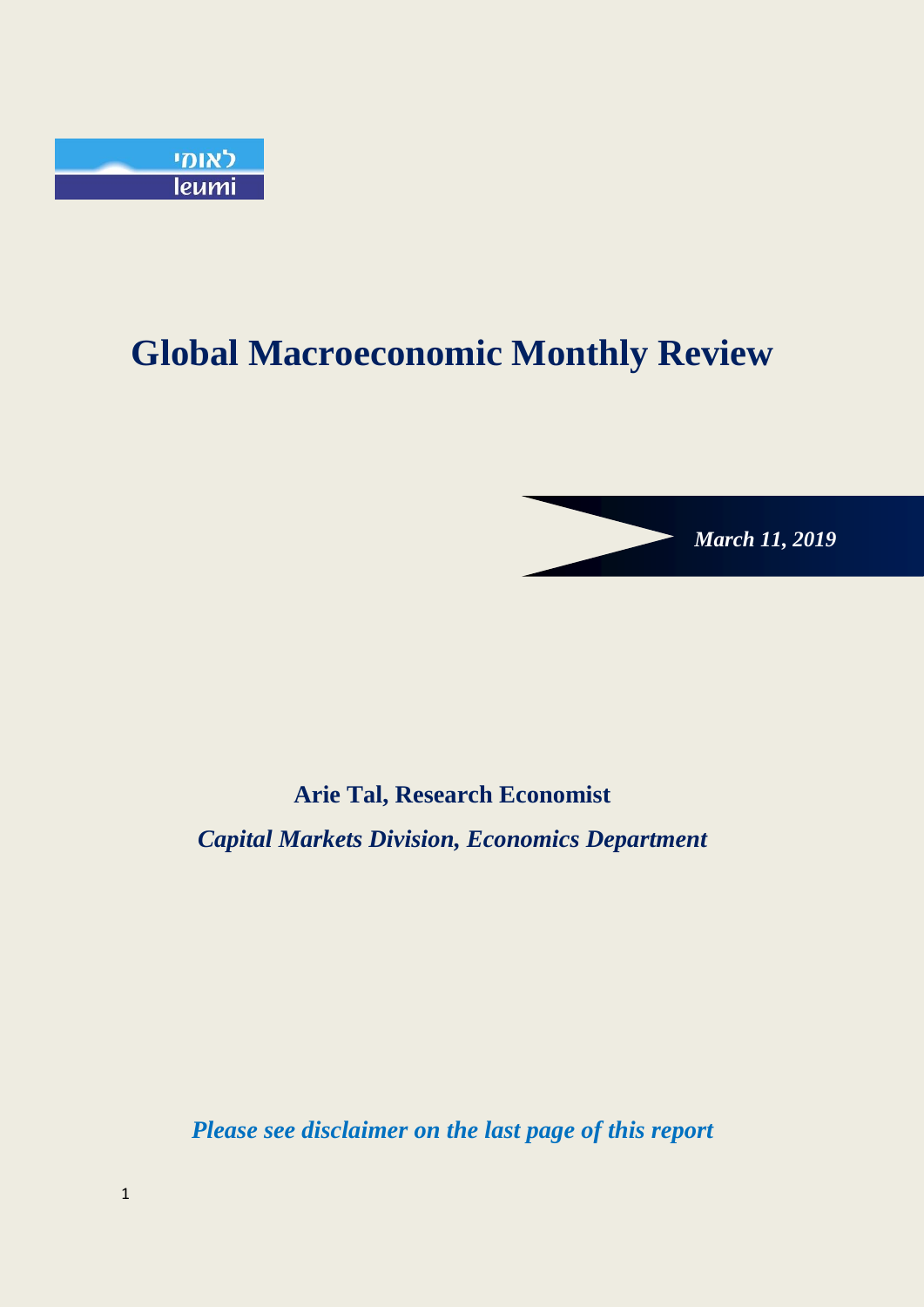# **Key Issues**

#### **Global Economic Forecast Table (p. 3)**

#### **The Big Picture – The Global Economy (p. 4)**

- *Based on January-February data, it seems global economic activity started the year on a soft note, mainly due to moderation in the industrial sector.*
- *Leading indicators suggest soft growth in the coming months.*
- *Economic growth is expected to moderate gradually further in 2019.*
- *The positive progress in US-China trade talks (according to the media), in tandem with the renewal of the dovish stance among central banks, eased financial stress.*
- *Still, risks to our 2019 growth outlook are tilted to the downside.*
- *Inflation has moderated recently. The recent recovery in oil prices, which are still lower than their levels of mid-2018, may limit the potential for a significant decrease in headline inflation. Core inflation remains resilient.*
- *Major central banks are following the Fed's dovish stance, as the global risk environment remains heightened.*
- *The recent changes in the stance of many central banks may limit the potential for a rebound in government bond yields, at least in the short-run.*

# **United States (p. 7)**

- *It appears first quarter activity has moderated further downward.*
- *Leading indicators point to a slower growth environment in the short-run.*
- *Risks to our growth estimate are tilted to the downside.*
- *Headline inflation may fall slightly further in the short-run before recovering in the second half of the year toward 2%.*
- *The Fed changed its policy stance to neutral. We expect a single rate hike in 2019 if financial conditions will ease further and economic conditions will not surprise to the downside.*

# **Euro Area (p. 9)**

- *Economic activity is not expected to rebound significantly in the short-run, instead remaining soft.*
- *We revised our 2019 growth estimates further downward.*
- *Headline inflation is expected to moderate in the coming months.*
- *The ECB announced a new TLTRO program, revised downward substantially its 2019 growth and inflation outlooks, and provided a dovish forward guidance.*
- *Euro area safe haven government bond yields are expected to remain low, at least in the short-run.*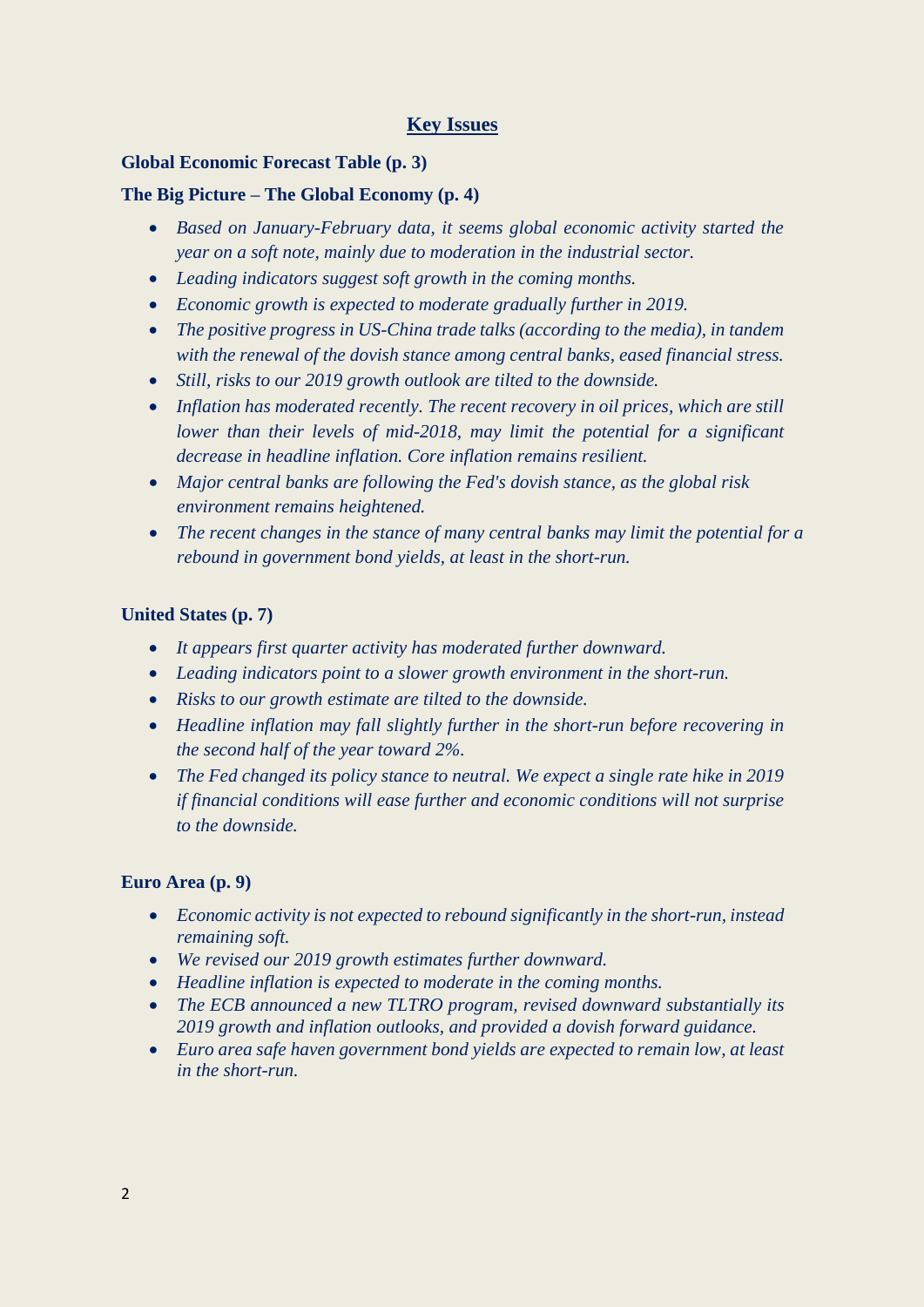|                                  | 2016            | 2017            | <b>2018E</b> | <b>2019F</b>    | <b>2020F</b>    |
|----------------------------------|-----------------|-----------------|--------------|-----------------|-----------------|
| <b>GDP</b> - Real Growth Rate    |                 |                 |              |                 |                 |
| World                            | 3.2%            | 3.7%            | 3.6%         | 3.4%            | 3.4%            |
| <b>USA</b>                       | 1.6%            | 2.3%            | 2.9%         | 2.3%            | 1.5%            |
| <b>UK</b>                        | 1.8%            | 1.6%            | 1.3%         | 1.4%            | 1.5%            |
| <b>Japan</b>                     | 0.9%            | 1.7%            | 1.0%         | 1.2%            | 0.4%            |
| Eurozone                         | 1.7%            | 2.5%            | 1.8%         | 1.4%            | 1.5%            |
| South East Asia (ex. Japan)      | 4.5%            | 5.2%            | 5.0%         | 4.8%            | 4.5%            |
| China                            | 6.7%            | 6.9%            | 6.6%         | 6.3%            | 6.1%            |
| <b>India</b>                     | 7.1%            | 6.7%            | 7.3%         | 7.4%            | 7.2%            |
| <b>Latin America</b>             | $-0.7%$         | 1.2%            | 1.1%         | 2.0%            | 2.2%            |
| <b>Israel</b>                    | 4.0%            | 3.5%            | 3.3%         | 3.0%            | 3.5%            |
| Trade Volume, Growth (%)         |                 |                 |              |                 |                 |
| Global                           | 2.3%            | 5.3%            | 4.4%         | 3.3%            | 2.9%            |
| CPI, Annual Average (%)          |                 |                 |              |                 |                 |
| <b>USA</b>                       | 1.3%            | 2.1%            | 2.4%         | 2.2%            | 1.4%            |
| <b>UK</b>                        | 0.7%            | 2.7%            | 2.5%         | 2.0%            | 2.1%            |
| <b>Japan</b>                     | 1.0%            | 0.5%            | 1.0%         | 1.5%            | 1.7%            |
| Eurozone                         | $-0.1%$         | 1.5%            | 1.7%         | 1.5%            | 1.5%            |
| <b>Israel</b>                    | $-0.5%$         | 0.4%            | 0.8%         | 1.1%            | 0.6%            |
| <b>Interest rates, Year End</b>  |                 |                 |              |                 |                 |
| <b>US</b> Fed                    | $0.50 - 0.75\%$ | $1.25 - 1.50\%$ | 2.25-2.50%   | 2.25-2.75%      | 2.00-2.50%      |
| <b>Bank of England</b>           | 0.25%           | 0.50%           | 0.75%        | $0.50 - 1.25\%$ | $0.50 - 1.50\%$ |
| <b>Bank of Japan-Policy Rate</b> | $-0.10%$        | $-0.10%$        | $-0.10%$     | $-0.10%$        | $0.00\%$        |
| <b>ECB-Main Refi</b>             | $0.00\%$        | $0.00\%$        | $0.00\%$     | $0.00\%$        | $0.00 - 0.20\%$ |
| <b>Israel</b>                    | 0.10%           | 0.10%           | 0.25%        | $0.25 - 0.75\%$ | $0.50 - 1.50\%$ |

# *Leumi Global Economic Forecast, As of March 2019*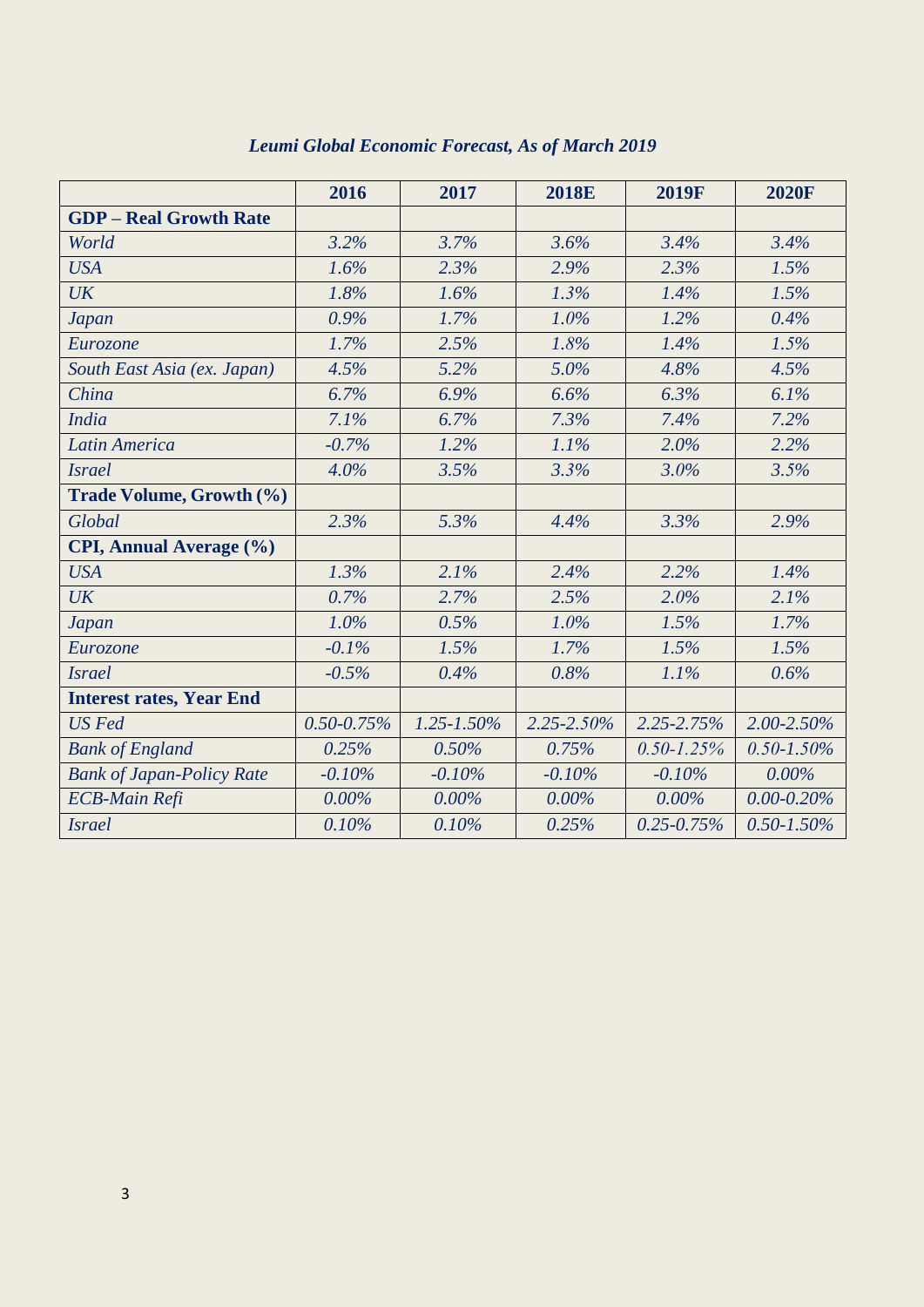#### **The Big Picture – The Global Economy**

# **Global outlook – economic activity (1/2): the slowdown in industrial sector activity continues to weigh on global growth. Risks to our outlook remain tilted to the downside.**

- Based on January-February data it seems global economic activity started the year on a soft note, mainly due to moderation in the industrial sector, in continuation of the trend since the beginning of 2018 (chart 1). According to the latest Markit PMI survey, the industrial sentiment index fell slightly in February to its lowest level since June 2016, suggesting that growth of global manufacturing production eased recently. This occurred mainly as new export business contracted for the sixth consecutive month on the back of the slowdown in international trade. On the other hand, the services sectors continue to show greater resilience than the manufacturing sectors, echoing, to some extent, solid household demand.
- Recently released figures continue to point to noticeable divergences in national data (chart 2). Despite the quarterly growth slowdown, the US continues to grow solidly, but with some signs of moderation expected down the road. In contrast, euro area economic growth has been moderating for five consecutive quarters, and in the fourth quarter expanded by an annual rate of just 1.2% as both domestic and external demand weighed on activity.Japan's annual growth deteriorated to a level of zero percent growth in the fourth quarter, as the recovery from the contraction in the third quarter (mainly due to natural disasters) was relatively soft. UK GDP growth also moderated in the fourth quarter to 1.3% y/y, which is close to its lowest level since the second quarter of 2012, mainly due to weakness in investments, which is expected to continue at least in the short-run due to the heightened uncertainty regarding Brexit.
- Among the emerging and developing economies, we estimate further moderation in China's economic growth in the beginning of the year, as the manufacturing PMI indices remain at contractionary levels, and below (based on the average for January-February) the average level in the fourth quarter. Overall, we expect economic activity in China to moderate this year compared to 2018, albeit just slightly. At its annual National People's Congress that was held last week, the government set a GDP growth target of 6.0%-6.5%, compared to 6.6% in 2018. The government is expected to further expand both monetary and fiscal policy (tax cuts and increased spending on infrastructure) in the current year.

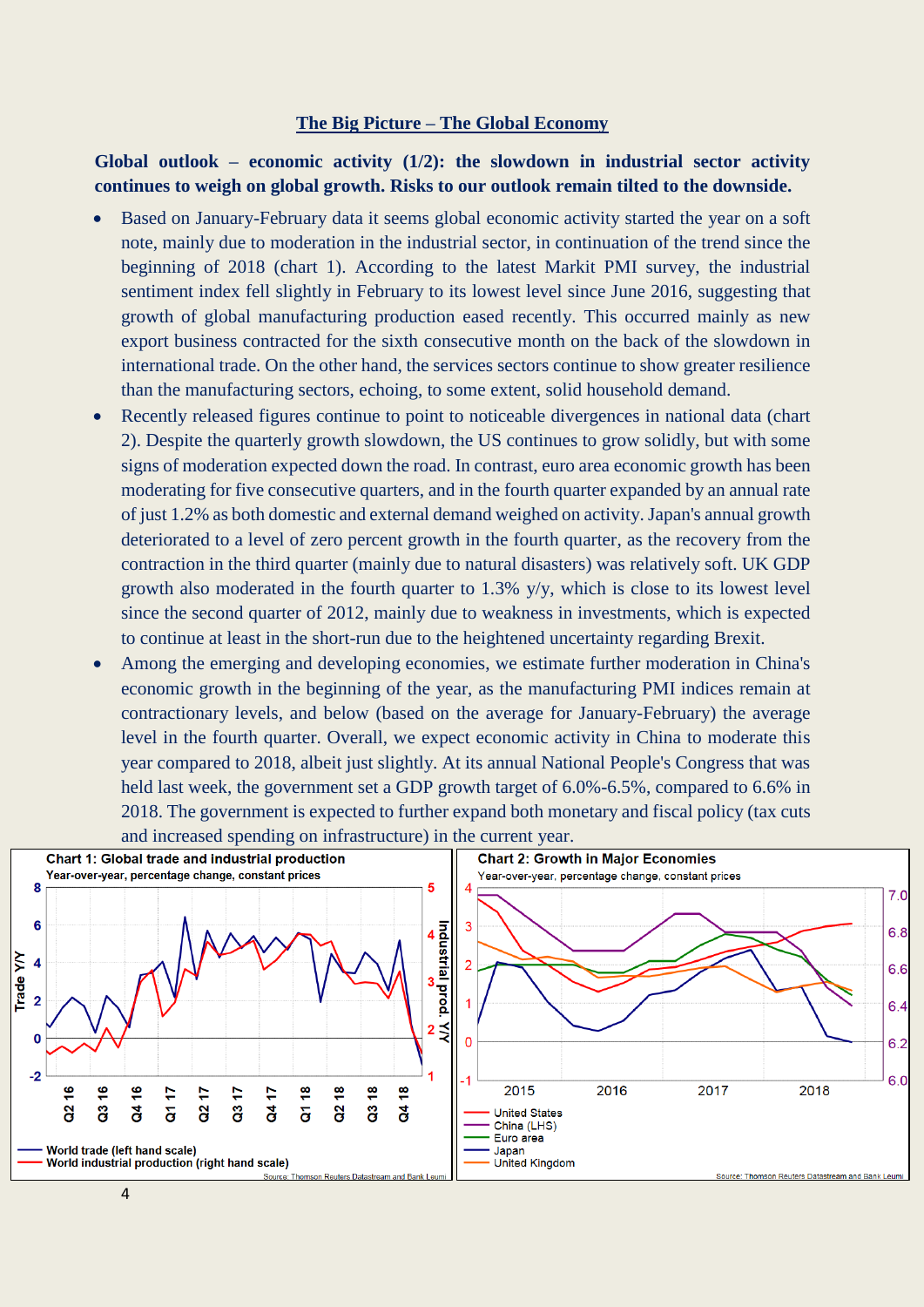# **Global outlook – economic activity (2/2): the slowdown in industrial sector and trade activity continues to weigh on global growth. Risks to our outlook remain tilted to the downside.**

- In India, Q4-2018 GDP growth surprised on the downside (moderated to 6.6%, the lowest in six quarters and down from 7.0% in Q3), as private consumption growth slowed slightly due to tight monetary conditions, while government spending also softened. The rising tensions between India and Pakistan and the uncertainty surrounding the elections may weigh on business confidence at least in the short-run. In Brazil, growth also moderated in the fourth quarter, and the current pace suggests that Brazilian economic growth is relatively weak. We do not expect any significant acceleration in the quarters ahead.
- We expect the global economy to slow gradually and moderately in the medium-term, mainly due to an expected slowdown in the developed economies, while growth in EM economies is expected to remain more or less unchanged (chart 3). Overall, we expect global growth to ease slightly, from 3.6% in 2018 to 3.4% in 2019.
- Overall, risks to global growth are tilted to the downside, mainly due to the heightened uncertainty regarding US trade policy. It should be noted that according to media reports, China and the US are getting closer to reaching a trade deal, and both countries are expected to remove a significant portion of the tariffs levied on each other. In our opinion, if the US and China will reach a trade agreement in the short-run, in tandem with the recent dovish messages issued by central bankers, and the recent easing in financial conditions with the decline in volatility in financial markets as global equity markets recovered (chart 4) and corporate spreads narrowed, then the level of uncertainty may recede. This situation would support economic activity at least in the short-run. On the other hand, we cannot ignore the potential for negative shocks against economic and market sentiment from a future trade war between the US and the EU, and other political and geopolitical risks.

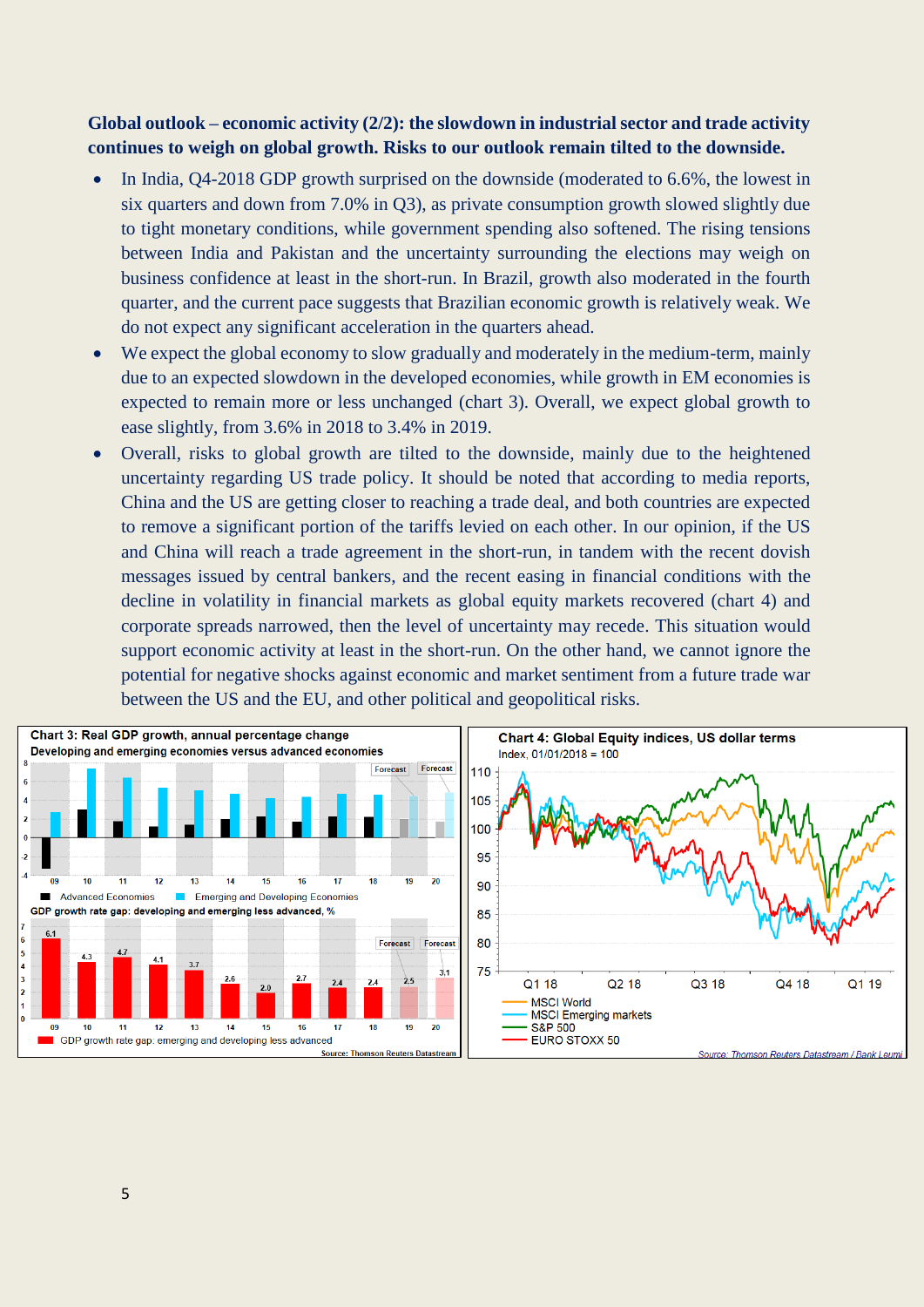**Global inflation and monetary policy outlook: major central banks are following the Fed's dovish stance, as the global risk environment has heightened.**

- The average annual headline inflation rate in OECD economies moderated further in January to 2.1% y/y from 2.4% in December (chart 5). The moderation was mainly due to the decline in energy prices in the fourth quarter. The potential for a further downward trend is limited as oil prices have recovered since the beginning of the year. The average core inflation rate in the OECD remained stable at 2.2% in January. We estimate that the continuing rise in wages, the decline in unemployment rates, and the relatively solid growth in the services sectors will continue to support the core measure.
- Due to the slowdown in the manufacturing sector and the recent decrease in inflation, which may continue in the coming months, the communications coming from the central bankers of advanced economies have shifted away from advocating a normalization path towards stressing the risks. Under the current conditions, the bankers are closely monitoring incoming data to determine whether additional policy stimulus might be needed in the future.
- The chairman of the Fed, Jerome Powell, testified in front of the US Congress recently, delivering the existing message of "patience". He also repeated the need for further adjustment in the policy rate, while market participants expect the interest rate to remain unchanged this year, and to start to go down in 2020. The improvement in financial conditions, if it continues, may leave a chance for a single rate hike this year. The Fed's balance sheet normalization process may also come to a halt in the short-run. The ECB, in its latest meeting, introduced a new TLTRO, earlier than expected, and revised downward its growth and inflation outlooks, while also providing a dovish statement. The governor of the BoJ, Haruhiko Kuroda, stated in a newspaper interview that if the bank will fail to reach its inflation objectives then it will consider additional easing. The BoE provided a surprisingly dovish statement by acknowledging that in the case of a no-deal Brexit, rates were more likely to be cut than hiked, this compared to previous messages that rates were as likely to increase or decrease. The recent changes in the stance of central banks around the world may limit the potential for a significant rise in government bond yields at least in the short-run (chart 6).

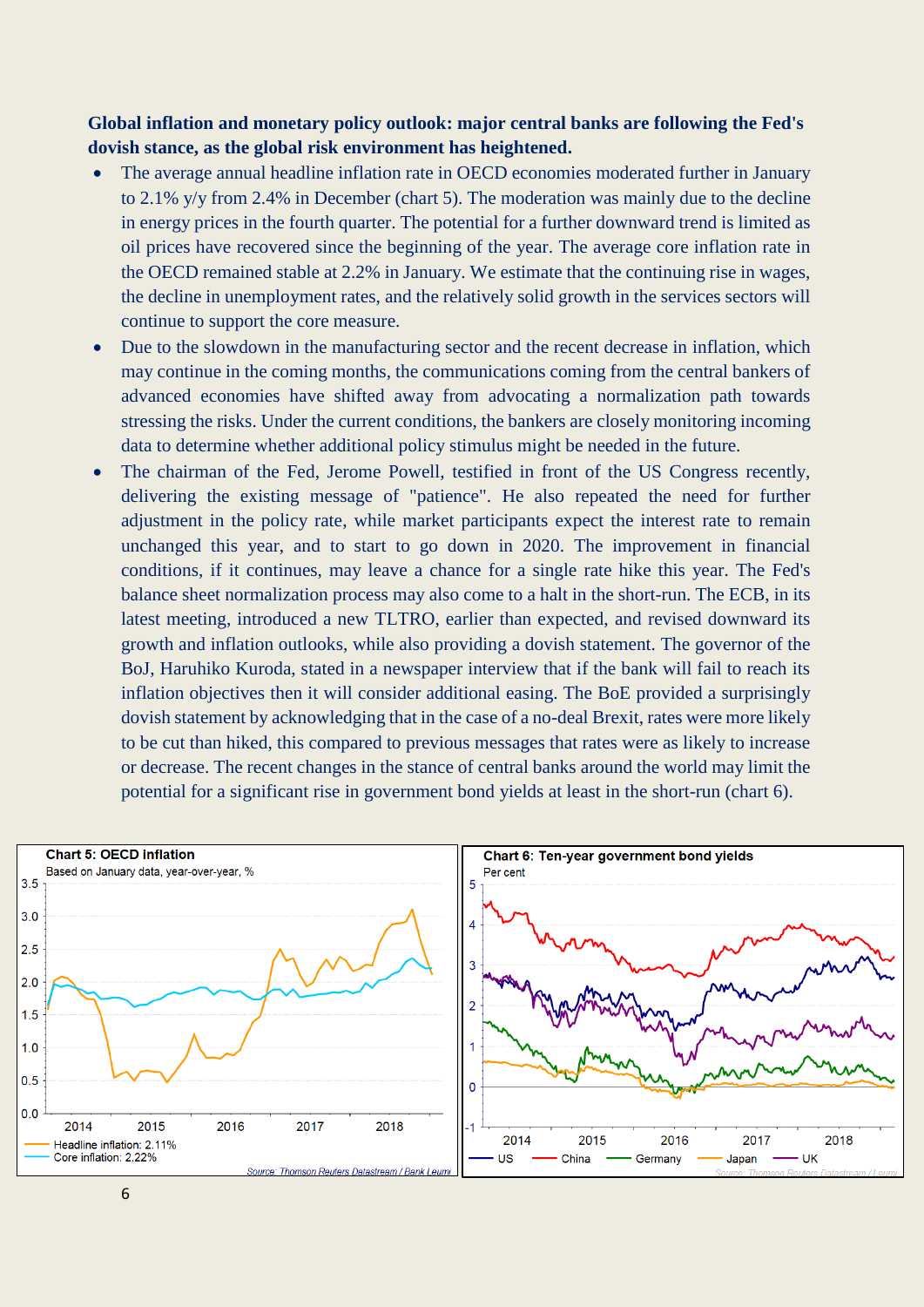#### **United States**

#### **US growth outlook: it appears first quarter activity has moderated further downward.**

- Based on the BEA's initial estimate, the US GDP accelerated 2.6% (quarter-over-quarter, annualized) in the fourth quarter of last year (chart 1). Despite the upside surprise (estimates were below 2.5%), the US economy moderated for a second quarter in a row. Still, on a yearover-year basis, the US economy expanded solidly by 3.1%.
- To some extent, the quarterly slowdown was due to the partial government shutdown in December and a broad based slowdown in private consumption. Based on recent data on personal spending, retail sales, and car sales, we do not rule out a further moderation in private consumption in the first quarter of the year. In addition, residential investment has declined for four consecutive quarters. However, we estimate this downward trend will bottom out in the short-run, as interest rates have decreased recently, coupled with a significant fall in lumber prices since June last year, which may provide some support for home construction this year.
- In contrast, business investment has accelerated solidly, driven by investment in equipment and intellectual property. Based on leading indicators, such as new orders and business surveys (chart 2), and the effect of the fall in oil prices in the fourth quarter on mining investment, in tandem with the increase in global risks, we do not expect further strong growth in business investment in the short-run.
- Overall, we expect first quarter GDP growth to moderate compared to Q4-2018, due to, among other things, some softness in domestic demand; the partial government shutdown, which concluded at the end of January; and "residual seasonality" reasons (difficulties in measuring seasonality in the first quarter). For 2019 as a whole, we expect growth to moderate compared to 2018, which was supported by fiscal stimulus. Economic activity is expected to grow 2.3% this year compared to 2.9% last year. Risks to our 2019 growth outlook are clearly tilted to the downside. We expect further moderation in 2020, as growth is expected to dip substantially below 2%.

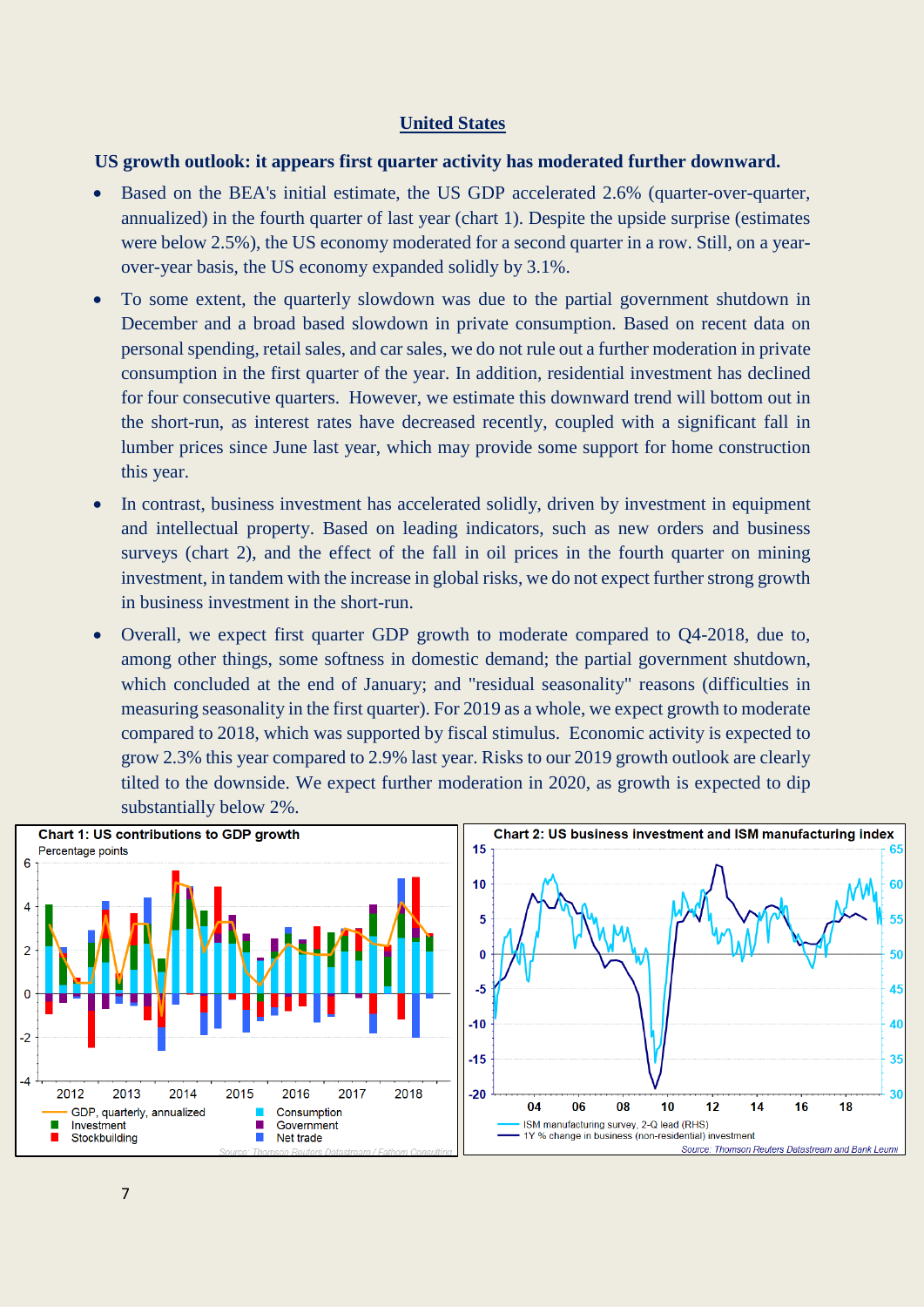**US inflation and monetary policy outlook: the change in the Fed's stance means that the potential for a significant increase in Treasury yields is limited.** 

- The CPI headline inflation rate moderated in January for a third month in a row, decreasing to 1.6% from 1.9% in the previous month (chart 3), mainly due to base effects and the lagging impact of the decrease in oil prices in Q4-2018, together with the appreciation of the US dollar. Base effects and a strong dollar are expected to keep the headline CPI rate below the Fed's target until the third quarter, before it starts to recover toward 2% by the end of the year. The core CPI inflation figure remained firmer at 2.2%, and is expected to remain close to the Fed's target, supported by solid wage growth and service inflation.
- Based on the latest testimony in front of the US Congress by the chairman of the Fed, Jerome Powell, and recent media communication made by FOMC officials, it seems the Fed is maintaining its existing message of "patience" with regard to the future direction of monetary policy. This is due to the recent "conflicting signals" (as noted by Mr. Powell) received as household demand data and global growth data have disappointed recently, while labor market data and core inflation remained solid.
- Additionally, the Fed repeated the message that it is evaluating the appropriate timing for the end of balance sheet runoff. We expect the balance sheet adjustment plan to conclude by the end of 2019. In the upcoming monetary meeting next week, the Fed may reduce its projected median federal funds rates for 2019-2021. Currently, market based interest rate expectations are not pricing in any rate hikes in 2019, and there is some probability for a rate cut in the beginning of next year. We expect a single rate hike this year, dependent on further easing in financial conditions and a gradual moderation in GDP growth.
- Based on the current developments in the economy and our forecasts, the potential for a significant rise in government bond yields is limited (chart 4). Our 2019 yield curve forecast (annual averages) was revised downward at both ends of the curve last month. Based on our models, we expect the yield-to-maturity on 10-year bonds to average 2.7% in 2019, compared to 2.8% in 2018. We expect the yield-to-maturity on 2-year Treasuries to climb to an average of 2.8% in 2019, from an average of 2.5% last year.

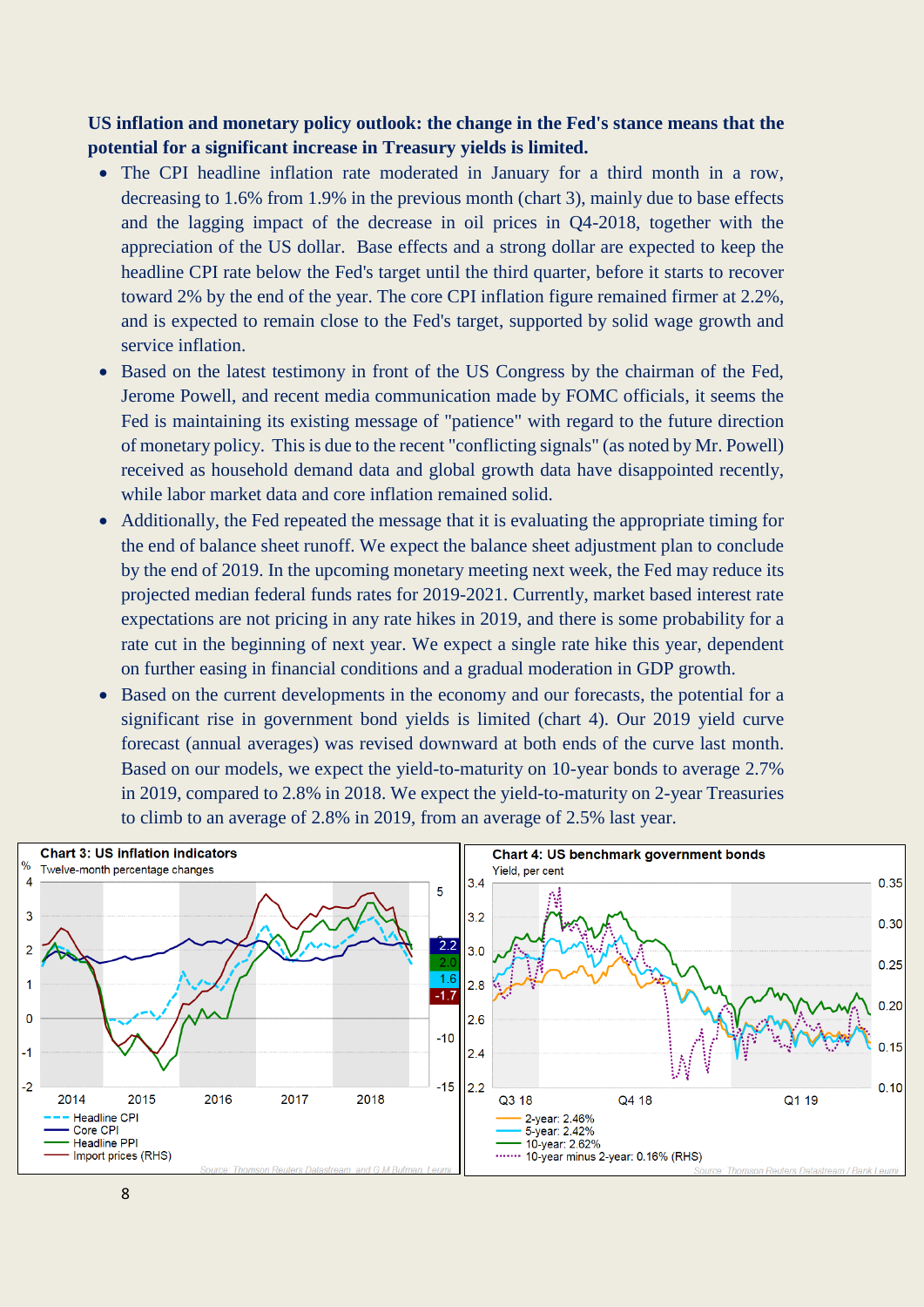#### **Euro Area**

# **EA growth outlook (1/2): no significant rebound in activity in the short-run. We revised downward our 2019 outlook growth.**

- Based on recent data, it appears activity has not rebounded so far this year. Actually, the data attest to some further softening in growth in the short-run. This comes after two consecutive quarters of weak growth in the second half of 2018. The European Commission economic sentiment index fell in February to its lowest level since November 2016 (chart 1), and the PMI surveys show a similar picture as momentum in the manufacturing sector has continued to decline, after dipping in February below the level of 50, pointing to the steepest contraction in the manufacturing sector since June 2013. On the positive side, the services sector has been showing relatively greater resilience; but data on such items as the inflow of new business remained weak, providing little hope for a meaningful improvement in the short-run. Another sign of the softness in the business sector is the recent moderation in corporate loan growth (chart 2).
- The softening in euro area growth stemmed from, among other things: the moderation in external demand due to slowdowns within some of the major trading partners, including China and Japan; moderation in domestic demand in Italy (political uncertainty) and France (Yellow Vests protests); and the deterioration in business confidence due to heightened risks, which weigh on investment and production.
- It seems the euro area economy will struggle to accelerate in the first quarter from the growth rate registered in in the second half of last year. On the back of the recent activity data, we revised further downward our 2019 outlook estimate to 1.4%, from 1.5% in the previous month. In its latest released projections, the ECB revised its growth outlook for 2019 substantially downwardly to 1.1% from 1.7% in the previous report. In our opinion, risks to our growth outlook are currently tilted to the downside. The main risks to the short-medium term growth outlook include concerns regarding changes in US-EU trade policy, uncertainty regarding Brexit, the continuing slowdown in China, and other political and fiscal risks within Europe.

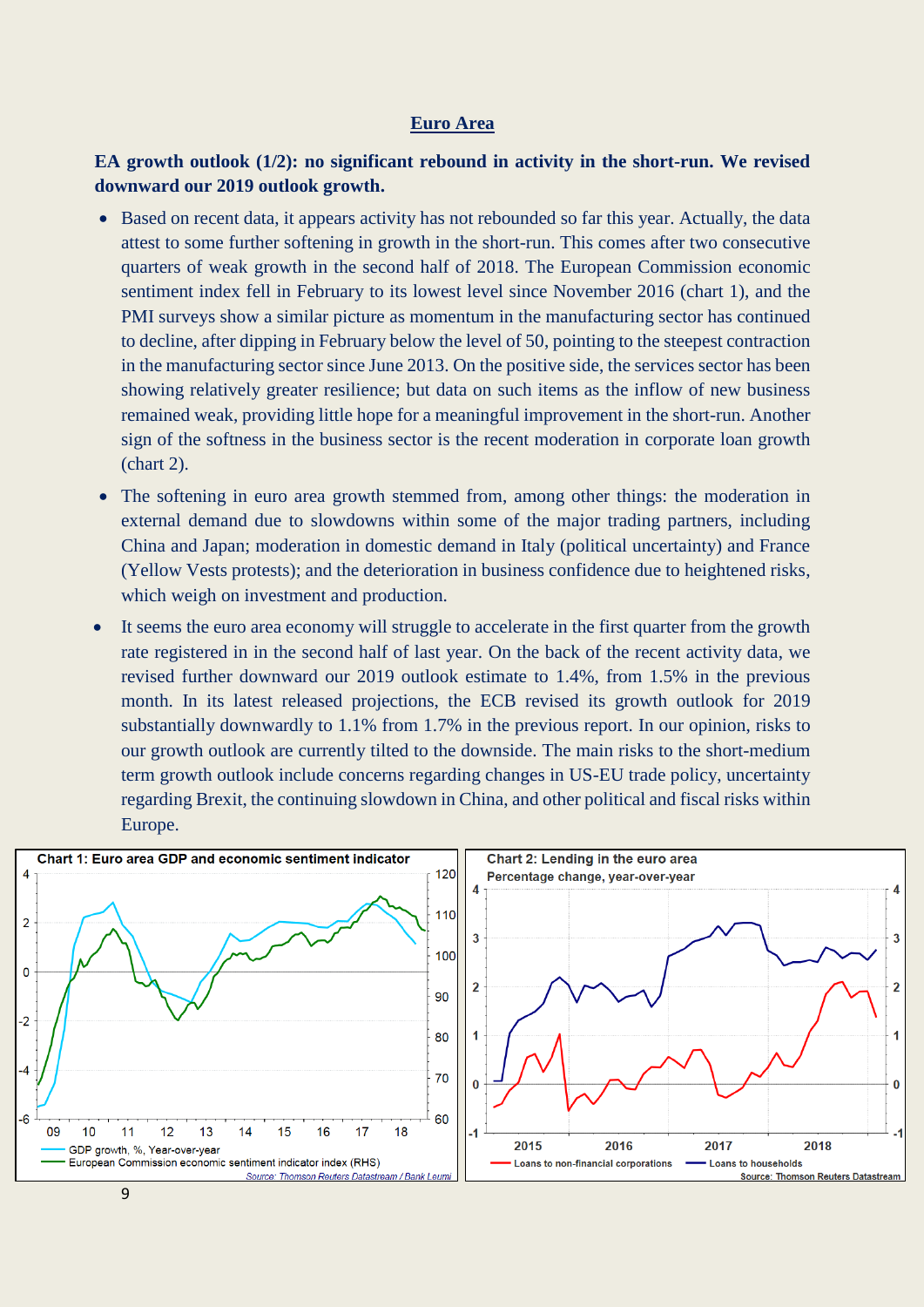#### **EA inflation and monetary outlook: monetary policy more dovish than expected.**

- Preliminary inflation data for February point to an ongoing softness in the euro area, as core inflation is having difficulty trending upwards above its 5-year average of around 1% (chart 3). In February, the core measure decreased to 1.0% from 1.1%. We expect wage growth and services inflation to support the core measure, but the upward potential is expected to remain limited, due to, among other things, the expected moderation in domestic demand in 2019. Headline inflation increased slightly in February to 1.5% from 1.4%. We estimate inflation will average 1.5% in the current year, slightly below the 1.7% average in 2018.
- At its latest meeting on March 7th, the ECB surprised financial institutions and market participants after it announced a new series of quarterly targeted longer-term refinancing operations (TLTRO-III), earlier than expected. The ECB announced the program will be launched starting in September 2019 and ending in March 2021, each with a maturity of two years, meaning it will end in March 2023. According to the statement, under TLTRO-III, financial institutions will be entitled to borrow up to 30% of the stock of eligible loans at a rate indexed to the interest rate on the main refinancing operations over the life of each operation. Moreover, the ECB revised substantially downward its growth outlook for 2019 (1.1%), and slightly downward its growth outlook for 2020 (1.6%). The ECB also revised downward its inflation outlook across the projection horizon. At the same time, the ECB provided a more dovish forward guidance regarding the policy rate by saying it expects to leave interest rates at their present levels "at least through the end of 2019", rather than "at least through the summer". The launch of the new TLTRO may support heightened lending activity to some extent.
- The current developments in the economy, in tandem with the ECB's new policy stance and actions, may limit the potential for a significant rise in government bond yields in the euro area in the short-run, mainly in the safe-haven European bonds such as the German bunds (chart 4).